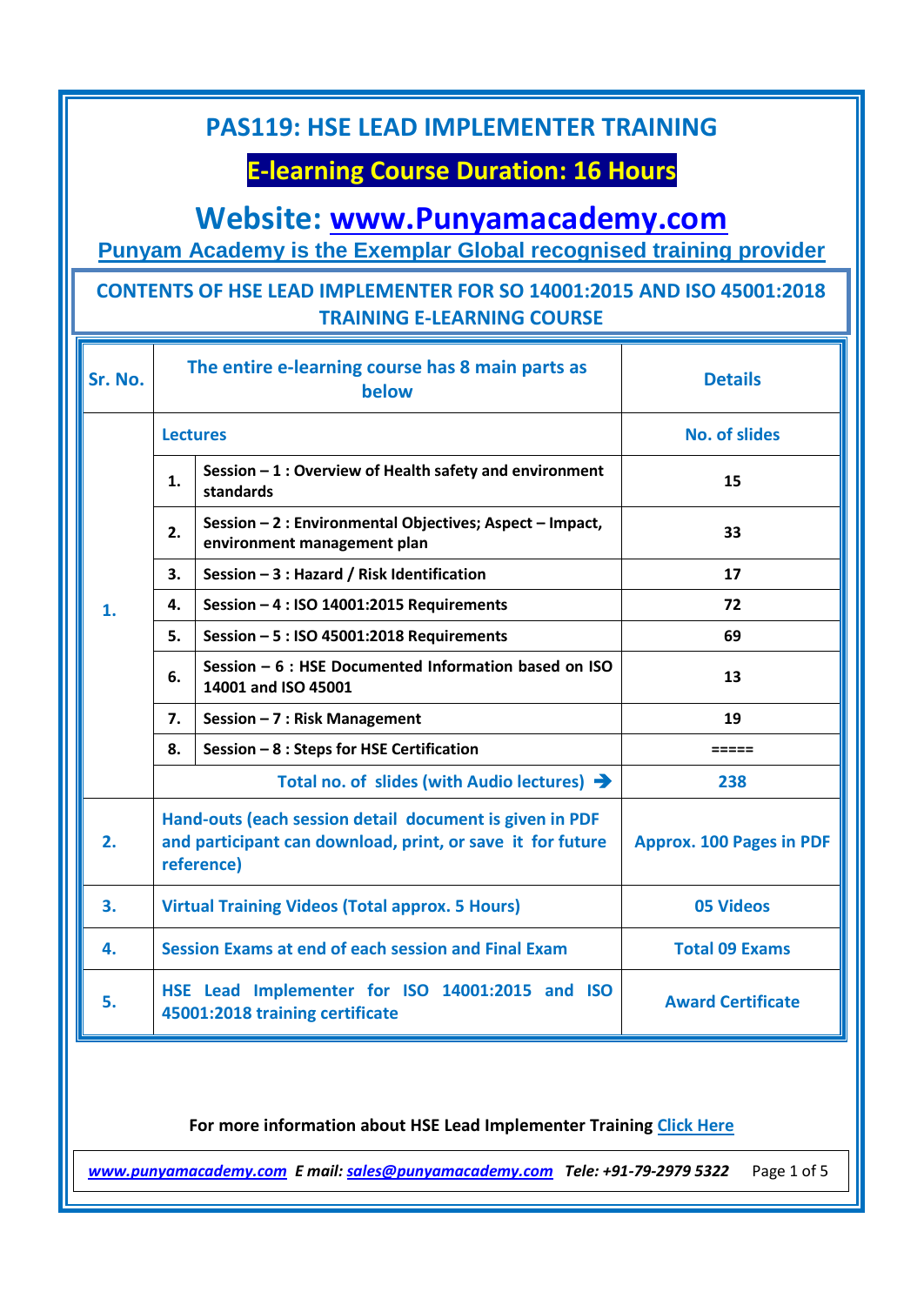# **E-learning Course Duration: 16 Hours**

### **Website: [www.Punyamacademy.com](http://www.punyamacademy.com/)**

**Punyam Academy is the Exemplar Global recognised training provider**

#### **Part -1 Lectures:**

Under this part total four sessions are given as Presentations with explanatory audio to understand the subject.

#### **Part – 2 Hand-outs:**

For each session, hand-out is given in PDF format. The participant can download or print any documents to read it later to get detailed knowledge of all the six topics.

#### **Part – 3 Videos: Audit Process, Documentation and Risk Management**

A complete actual training session videos on Documentation, Internal Audit and Risk Management are provided under this section. Auditor can watch and learn about what to documents and auditing requirements while perform audit in organization.

| <b>Sr. No</b> | <b>Name of Videos</b>                             | <b>Duration</b> |
|---------------|---------------------------------------------------|-----------------|
| 1             | HSE Requirements (Clause 1 to 6)                  | 65 Minutes      |
| 2             | HSE Requirements (Clause 7to 10)                  | 70 Minutes      |
| 3             | HSE Documented Information based on ISO 14001 and | 45 Minutes      |
|               | ISO 45001                                         |                 |
| 4             | <b>Risk Management</b>                            | 50 Minutes      |
| 5             | <b>Steps for HSE Certification</b>                | 35 Minutes      |

#### **Part – 4 Exams:**

Each session contains session exam, Participants have to pass the exam after completion of each session. After passing all session exams there is one final exam, participant must have to pass exam with minimum 80% marks. User can reappear and clears each exam to complete the course and get download/print their HSE Lead Implementer for ISO 14001:2015 and ISO 45001:2018 training certificate.

#### **Part – 5 Training Certificate:**

After passing the exam the colorful training certificate is generated and user can download it or print it. Any one globally can cross verify the training certificate through our LMS platform.

#### **For more information about HSE Lead Implementer Training [Click Here](https://www.punyamacademy.com/course/hse/hse-lead-implementer-training)**

*[www.punyamacademy.com](https://www.punyamacademy.com/) E mail[: sales@punyamacademy.com](mailto:sales@punyamacademy.com) Tele: +91-79-2979 5322* Page 2 of 5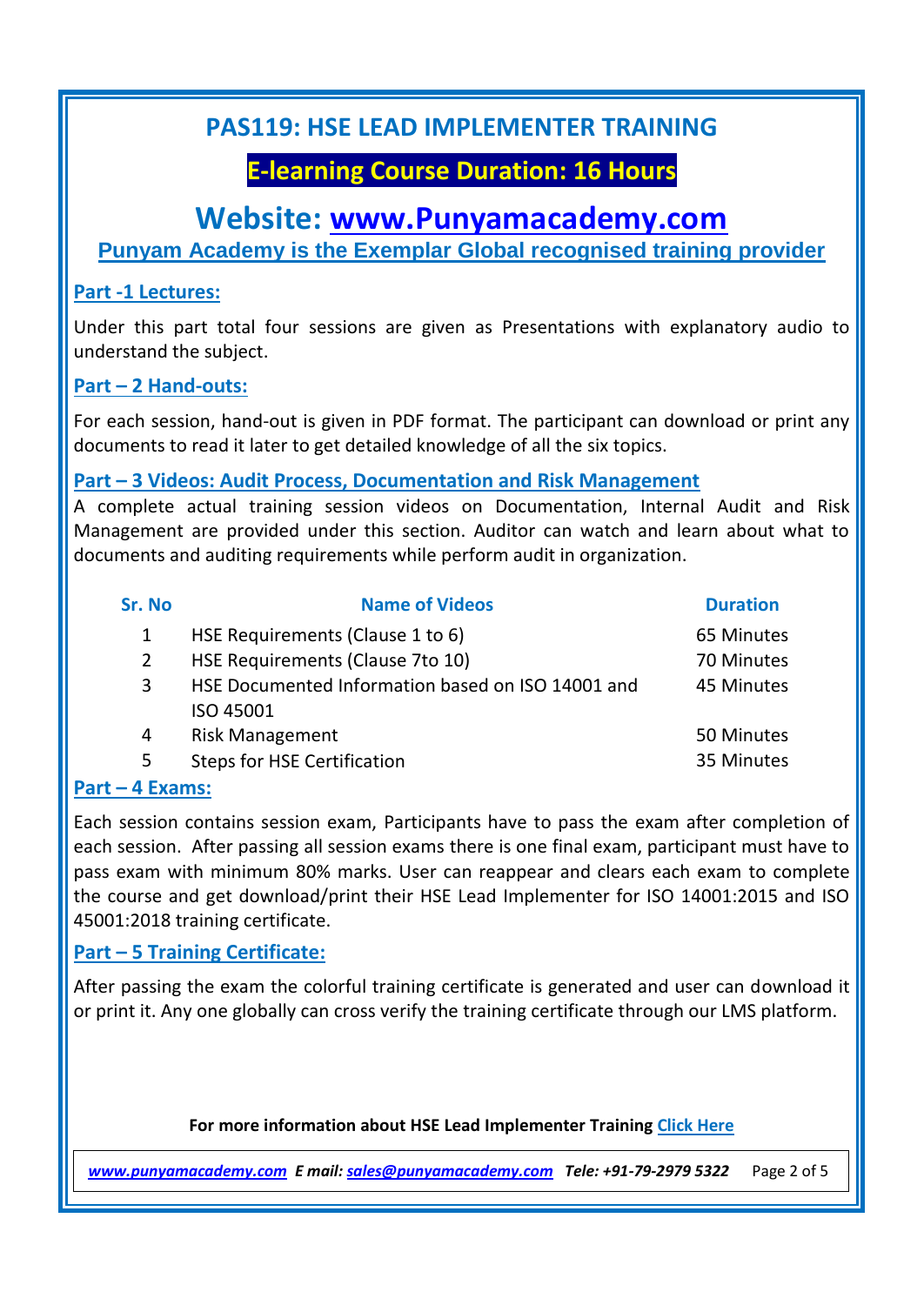## **E-learning Course Duration: 16 Hours**

## **Website: [www.Punyamacademy.com](http://www.punyamacademy.com/)**

**Punyam Academy is the Exemplar Global recognised training provider**

#### **Chapter - 2: COURSE OBJECTIVES**

**Upon Completion of this course, participants will be able to:** 

- $\checkmark$  Get an overview of ISO 14001:2015 and ISO 45001:2018 standards, including the high level structure of the standards
- $\checkmark$  Understand the Plan-Do-Check-Act Cycle.
- $\checkmark$  Understand the requirements of ISO 14001:2015 and ISO 45001:2018 standards.
- $\checkmark$  Understand how to prepare the HSE manual from the sample HSE manual given
- $\checkmark$  Understand how to document Aspect-impact and hazard risk sheet
- $\checkmark$  Understand how to implement the requirements for establishing HSE management system.
- $\checkmark$  Understand the Documented Information needed for implementing HSE system.
- $\checkmark$  Know about hazards and risks and how to identify them.
- $\times$  Know the risk management process.
- $\checkmark$  Familiarize with environmental objectives, Aspect-Impact and Environmental Management Plan.
- $\checkmark$  Familiarize with ISO 14001:2015 and ISO 45001:2018 registration process and steps for certification.

#### **Chapter - 3: WHO SHOULD ATTEND THIS COURSE?**

This course is developed and brought to you by Punyam Academy; an ISO/IEC 17024 accredited training provider company, which offers various e-learning as well as classroom training courses for working professionals, college students, and other individuals for enhancing their career to new heights. Our e-learning courses help them to succeed in today's competitive environment, to renew licenses, and to update, strengthen and add quality to their existing knowledge and skills. Our courses are also useful for those who want to get certification, or start a new profession.

**For more information about HSE Lead Implementer Training [Click Here](https://www.punyamacademy.com/course/hse/hse-lead-implementer-training)**

*[www.punyamacademy.com](https://www.punyamacademy.com/) E mail[: sales@punyamacademy.com](mailto:sales@punyamacademy.com) Tele: +91-79-2979 5322* Page 3 of 5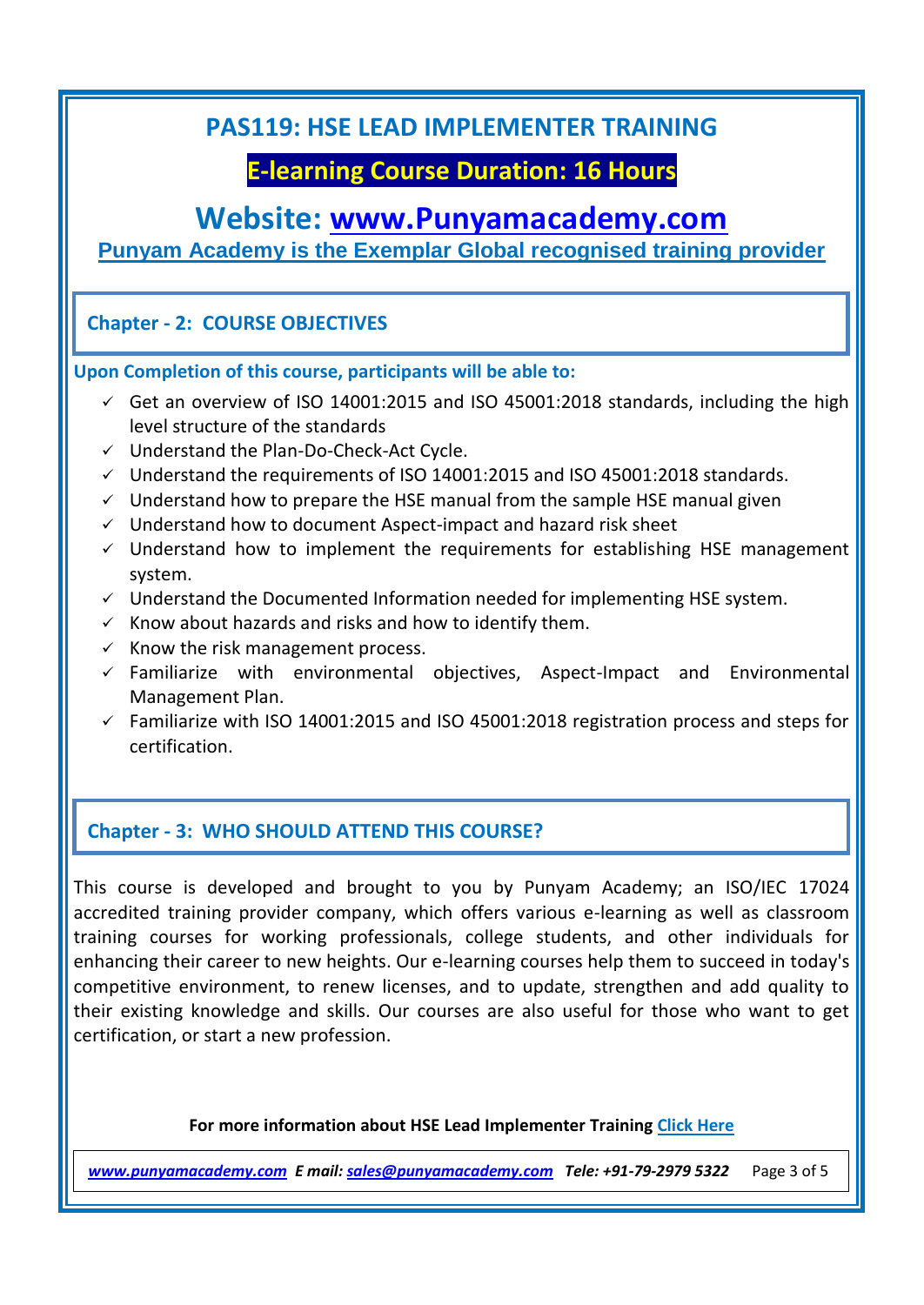## **E-learning Course Duration: 16 Hours**

## **Website: [www.Punyamacademy.com](http://www.punyamacademy.com/)**

**Punyam Academy is the Exemplar Global recognised training provider**

**Chapter - 4: USER MANUAL**

**Compatibility and Requirements for smoothly running our course**

- 1. **Bandwidth:** Internet bandwidth must me 1 MBPS or higher.
- 2. **Operating System:** Microsoft Windows XP and higher versions, iOS, Android.
- 3. **Browser:** Best viewable in Mozilla Firefox, Google Chrome. Also supports Internet Explorer.
- 4. **Screen Resolution:** To view slides properly, you must have a screen resolution of 1024 x 768 or higher.
- 5. **Cookies:** You must have browser cookies enabled, so that we can maintain your current session as you navigate through the application.
- 6. **JavaScript:** You must have enabled JavaScript, so that application runs smoothly.
- 7. **Adobe Acrobat Reader:** Some documents in our application are in .pdf format, so you must have installed adobe acrobat reader in your computer to be able to read such documents that you download.
- 8. **Pop-up Enable:** In your browser setting, check Pop-up blocker off, or enable Pop-up window.
- 9. **Speaker:** You must have speakers or a headphone attached to your computer, so that you can listen to the course lecture while learning.



**For more information about HSE Lead Implementer Training [Click Here](https://www.punyamacademy.com/course/hse/hse-lead-implementer-training)**

*[www.punyamacademy.com](https://www.punyamacademy.com/) E mail[: sales@punyamacademy.com](mailto:sales@punyamacademy.com) Tele: +91-79-2979 5322* Page 4 of 5